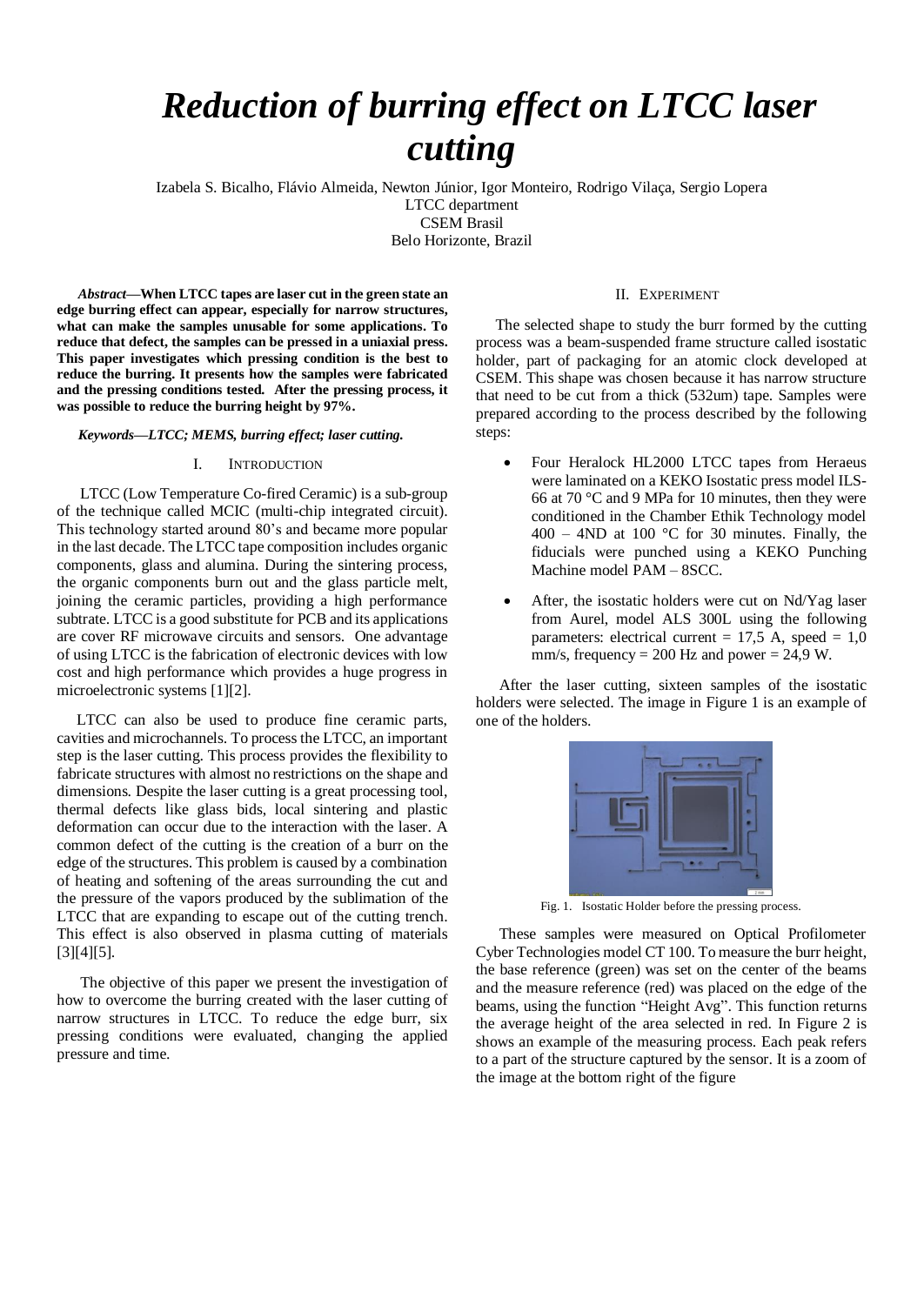

 The result of the measurement is the height difference between the center and the edge of the bridge. Besides the burr height, the bridges width were also measured using the profile data, before and after the process to quantify the deformation of the structures.

 After the measuring process, the samples were pressed on Stacker KEKO model SW – 6VL using the following conditions at 40 °C:

| Condition      | Pressure (bar) | Pressing Time<br>(seconds) |
|----------------|----------------|----------------------------|
| C <sub>1</sub> |                |                            |
| C <sub>2</sub> |                | 10                         |
| C <sub>3</sub> |                | 30                         |
| C <sub>4</sub> |                | 60                         |
| C <sub>5</sub> |                |                            |
| C <sub>6</sub> | 2              | 10                         |
| ۲٦             |                | 30                         |
| ි8             |                | 60                         |

Table I. Pressing conditions tested

 After the pressing process, the samples were measured again to evaluate which conditions decreased more the burring, and at the same time did not cause a huge deformation on the structures.

 Finally, all samples were sintered on Elevator Furnace Schimid model  $8K24 - 24 - 4$  using the following profile: 3 °C/minute to 100 °C, 2 °C/minute to 450 °C, 10 °C/minute to 865 °C and stayed in this temperature for 30 minutes. The cooling rate used is 10 °C/minute. After the sintering process, the preselected samples were measured again to see if the shape was modified in the process. All measurements were made in the same positions as previous ones.

### III. RESULTS

 The plots in Figure 3 represent the data of the burr height before and after the pressing process and the percentage of variation of this values (%  $\Delta$  burring height) for the eight tested conditions.



Fig. 3. Burr measurements before and after the pressing step.

 The best conditions are those that presented greater decay of the burring value. These conditions are 4, 6, 7 and 8. The fourth condition presented a decrease of height of the burring around 94%, the sixth and the seventh conditions presented about 95% and the eighth condition presented about 97%. The worst conditions are those that presented lower decay of the burring height. These conditions are 2 and 5 and they presented a decrease of height of the burring around 90%. It is clear that all conditions tested reduced the burring height.

In the Figure 4 a cross section of the isostatic holder before and after the pressing process is presented.



Fig. 4. Bridges cross section before and after the pressing proces.

The planarization effect of the compression is evident, but at the same time it is clearly observed how the width of the beams is affected.

 The plots in Figure 5 contain the data about the deformation of the bridges. It shows the bridges width before the pressing (As cut), the width of the bridges after the pressing (Pressed) and the percentage variation of these values (% Deformation) for the eight tested conditions.



Fig. 5. Bridges deformation before and after the pressing process.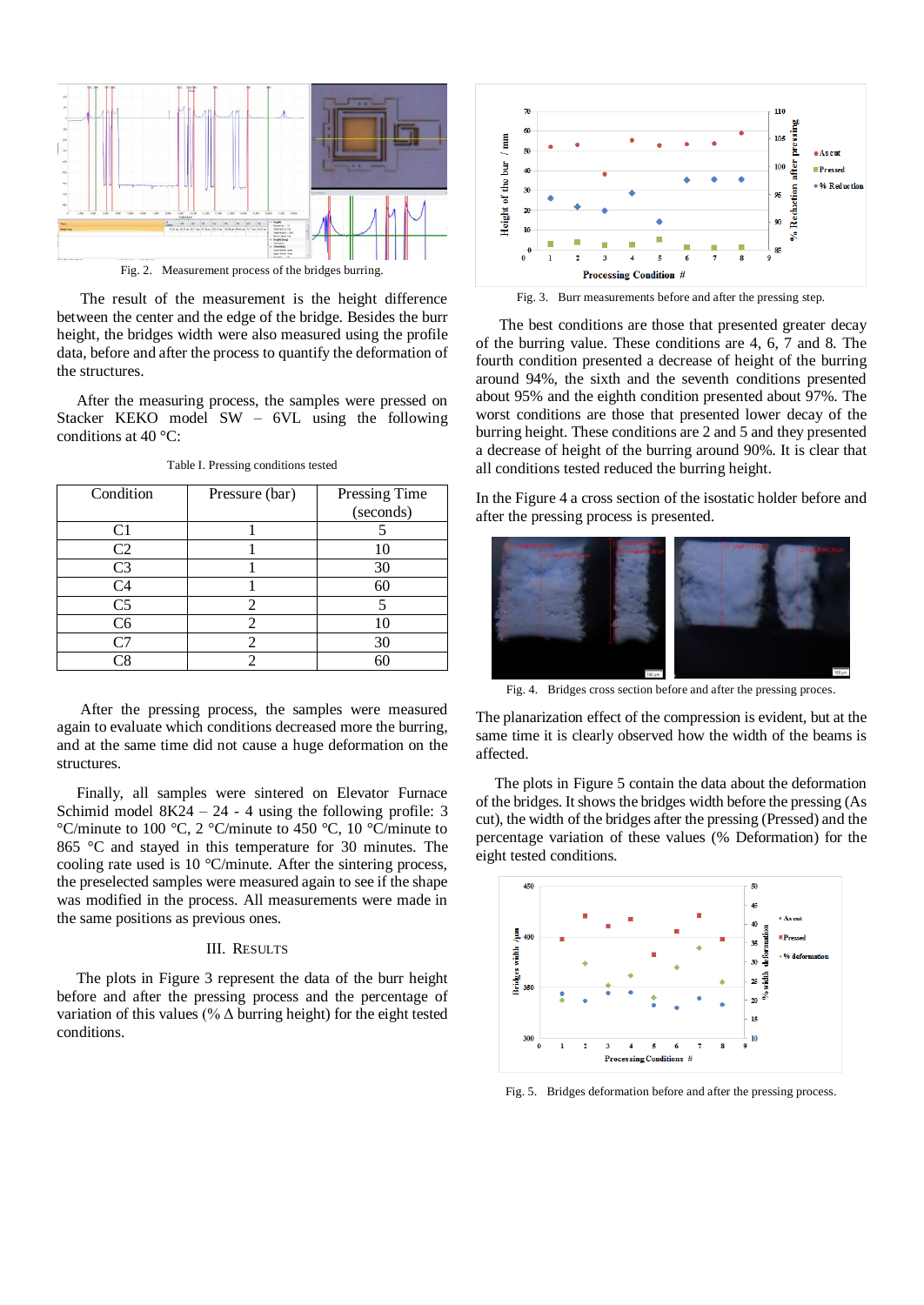All the conditions tested deformed the bridges, so it is necessary to choose the best tradeoff between burr height reduction and bridge deformation, for that, the perceptual variations were plot in a bi-dimensional map where the lower right most quadrant is the region of interest.



Fig. 6. Burring decrease after the pressing process of condition 4.

From Figure 6 it is clear that conditions C2, C6 and C7 have the highest deformation values of bridges, while conditions C1 and C5 have the lowest deformation values. These conditions presented a bridge deformation value around 20%. However, these conditions are not the best, considering they did not decrease the cutting burr as well as the others. The best conditions that meet the requirements are C4 and C8 and they were selected. The graphics in figures 6 and 7 show the burring decrease after the pressing of the samples in conditions 4 and 8.



Fig. 7. Burring decrease after the pressing process of condition 8.

 After the sintering process, the burring of the two preselected samples were measured again on profilometer and the data about this effect are displayed in the figure 8. It shows the burring height before the sintering (Burring height before), the burring height after the sintering (Burring height after) and the

percentage variation of this values (%  $\Delta$  burring height) of the eight conditions tested.



Fig. 8. Burring measurements after the sintering process.

 It is possible to observe that after the sintering process, the burring increased in the two conditions measured. An explanation for this effect is that the tape tenders to return to its original position, because its composition contains glass, and this element has the capability to "save" its original configuration, like a "shape memory". With the heat in the oven, the glass melt and can return to its primary position.

 The fourth condition presented an increase in burring value around 48% and the eighth condition presented this value around 59%. The amount of burring that appears after the sintering process is not so accentuated, and in case of Isostatic Holder, it does not represent a big trouble.

 Another measurement was made to observe if the bridge deformation changed after the sintering process and the data about this effect are displayed in Figure 9. It shows the bridges width before the sintering (Bridges width before), the bridges width after the sintering (Bridges width after) and the percentage variation of this values (%  $\Delta$  bridges width) of the eight conditions tested.



Fig. 9. Bridges deformation measurements after the sintering process.

 The fourth condition presented a decrease in bridge deformation value around 10% and the eighth condition